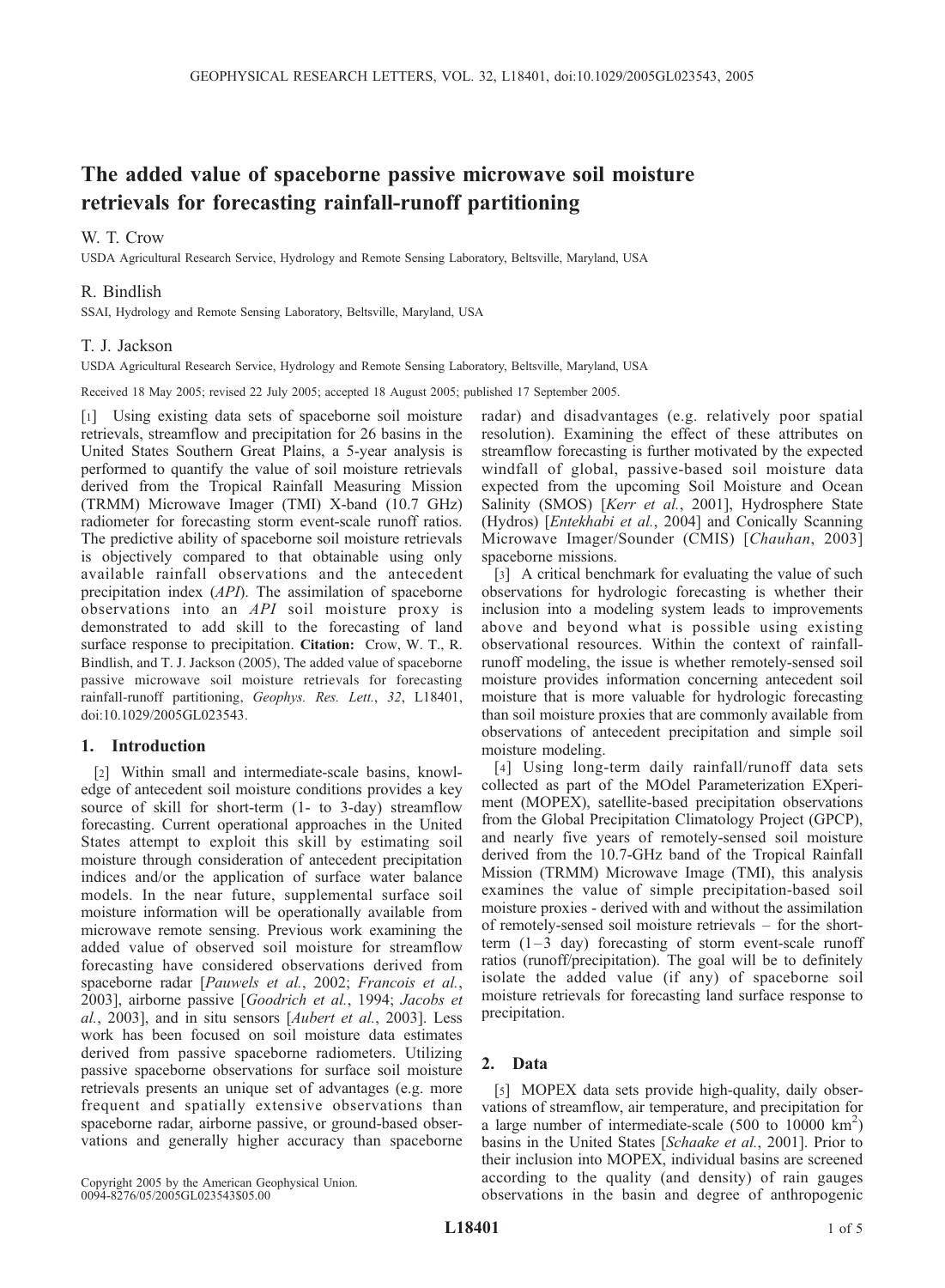Table 1. Outlet Location, Basin Size, and Long-Term Runoff Ratios for MOPEX Basins Used in the Analysis

| Basin          | <b>USGS Number</b> | Lat/Long         | Size, $km^2$ | <b>Runoff Ratio</b> |
|----------------|--------------------|------------------|--------------|---------------------|
| 1              | 02486000           | $-90.178/32.281$ | 7927         | 0.263               |
| $\overline{c}$ | 06908000           | $-93$ 196/38 992 | 2800         | 0.294               |
| $\overline{3}$ | 06913500           | $-95.256/38.616$ | 3125         | 0.236               |
| $\overline{4}$ | 06933500           | $-91.977/37.929$ | 7100         | 0.229               |
| 5              | 07019000           | $-90.591/38.505$ | 9470         | 0.253               |
| 6              | 07052500           | $-93.461/36.805$ | 2467         | 0.256               |
| $\overline{7}$ | 07056000           | $-92.745/35.983$ | 2072         | 0.283               |
| 8              | 07057500           | $-92.248/36.622$ | 1402         | 0.336               |
| 9              | 07058000           | $-92.304/36.626$ | 1425         | 0.230               |
| 10             | 07067000           | $-91.014/36.991$ | 4167         | 0.347               |
| 11             | 07068000           | $-90.847/36.621$ | 5095         | 0.381               |
| 12             | 07144200           | $-97.387/37.832$ | 3317         | 0.136               |
| 13             | 07144780           | $-97.935/37.844$ | 1967         | 0.073               |
| 14             | 07147070           | $-97.012/37.795$ | 1065         | 0.185               |
| 15             | 07147800           | $-96.994/37.224$ | 4700         | 0.260               |
| 16             | 07152000           | $-97.277/36.811$ | 4647         | 0.211               |
| 17             | 07172000           | $-96.315/37.003$ | 1112         | 0.232               |
| 18             | 07177500           | $-95.954/36.278$ | 2262         | 0.254               |
| 19             | 07183000           | $-95.430/37.890$ | 9545         | 0.216               |
| 20             | 07186000           | $-94.566/37.245$ | 2910         | 0.213               |
| 21             | 07196500           | $-94.920/35.921$ | 2397         | 0.282               |
| 22             | 07197000           | $-94.838/35.921$ | 767          | 0.270               |
| 23             | 07243500           | $-96.065/35.675$ | 5045         | 0.195               |
| 24             | 07290000           | $-90.696/32.347$ | 7030         | 0.340               |
| 25             | 07346000           | $-94.498/32.749$ | 2125         | 0.244               |
| 26             | 08055500           | $-96.944/32.965$ | 6147         | 0.103               |

diversion and impoundment. All MOPEX basins within a box extending from  $-99$  to  $-90$  degrees longitude and south of 39 degrees latitude (the maximum latitude of TRMM observations) are considered (Table 1). To the west of 99 degrees longitude, runoff magnitudes are generally too low (1 to 2% of annual rainfall) to obtain an adequate sample of storm events with significant streamflow responses, and the predominance of forested land cover east of  $-90$  degrees latitude greatly complicates the remote retrieval of soil moisture.

[6] The retrieval of surface soil moisture observations from 10.7 GHz TMI observations is described in detail by Bindlish et al. [2003]. Retrievals have a  $-3dB$  spatial resolution of  $38^2$  km<sup>2</sup>. Due to TRMM orbital characteristics, overpass times vary but retrievals are generally available on a daily basis. Satellite-based precipitation fields are derived from one latitude/longitude degree daily (1DD) Global Precipitation Climatology Project (GPCP) products based on infrared retrievals from the Television Infrared Observation Satellite (TIROS) Operational Vertical Sounder (TOVS) and the Geostationary Operational Environmental Satellite (GOES) and passive microwave measurements from the Special Sensor Microwave Imager (SSM/I) [Huffman et al., 2001].

#### 3. Soil Moisture Proxies

[7] Three different soil moisture proxies are calculated: the antecedent precipitation index (API), TMI-based surface soil moisture retrievals  $(\theta_{TMl})$ , and API updated with daily  $\theta_{TMI}$  using a Kalman filter (API<sub>TMI</sub>). API for day i is defined as

$$
API_i = \gamma API_{i-1} + P_i \tag{1}
$$

where  $P_i$  is daily precipitation and  $\gamma$  is the loss coefficient. Both rain gauge data and satellite-based rainfall products will be used to estimate *P*.

[8] Kalman filtering is used to update API predictions from (1) with remotely-sensed surface soil moisture from TMI. The relationship between API and TMI-derived surface soil moisture  $(\theta_{TM})$  is derived by fitting a linear least-squares regression line (with slope  $b$  and intercept  $a$ ) to daily scatter plots of each quantity. Due to the known sensitivity of this relationship to vegetation amount, separate fits are individually derived for each basin listed in Table 1. Using this measurement operator, the state update equation for the Kalman filter becomes

$$
API_{TMI_i}^+ = API_{TMI_i}^- + K_i \Big( \theta_{TMI_i} - a - bAPI_{TMI_i}^- \Big) \tag{2}
$$

where  $K$  is the Kalman gain

$$
K_i = b T_i^- / (b^2 T_i^- + R), \tag{3}
$$

T the forecasting error in model API predictions, and R the error in  $\theta_{TM}$  retrievals. Between daily updates, the model state  $API_{TM}$  is temporally updated using (1). Forecasting error  $T$  is propagated in time using

$$
T_i^- = \gamma^2 T_{i-1}^+ + Q \tag{4}
$$

and then adjusted at measurement times via

$$
T_i^+ = (1 - b K_i) T_i^-.
$$
 (5)

The filter requires that two error parameters,  $Q$  and  $R$ , be set equal to the variance of daily error in API calculations and  $\theta_{TM}$  retrievals, respectively. Based on validation results for  $\theta_{TMI}$  in *Bindlish et al.* [2003] and the known sensitivity of R to vegetation amount, R is assumed to be  $(2\%)^2$  volumetric for basins in the lightly vegetated western portion of the region (west of  $-97$  degrees latitude),  $(4\%)^2$  for heavily vegetated eastern portions of the basin (east of  $-92$  degree latitude) and  $(3\%)^2$  for basins located in between. Following Dee [1995], modeling error is calculated by tuning Q such that normalized filter innovations -  $[\theta_{TM}$  –  $(a + b \overline{API_{TM_i}}^{-})^2/(b^2T_i^{-} + R)$  - have a temporal mean of one. During tuning, all basins are lumped together to obtain a single calibrated  $Q$  value.

#### 4. Approach

[9] For each of the 26 basins described in Table 1, API,  $\theta_{TMI}$ , and  $API_{TMI}$  were calculated on a daily basis between December 1997 and September 2002. Each moisture proxy was then used to estimate moisture levels on the day prior to the start of a storm event. The value of various soil moisture proxies for runoff forecasting were intercompared based on the Spearman-rank correlation coefficient  $(S_R)$  calculated between their pre-storm value and the subsequent timeintegrated runoff ratio (total streamflow/total rainfall) observed during the event.

[10] A storm event is initiated when at least 2 mm of rainfall is recorded on single day and lasts for the next 7 days or until a day of above-threshold rainfall is recorded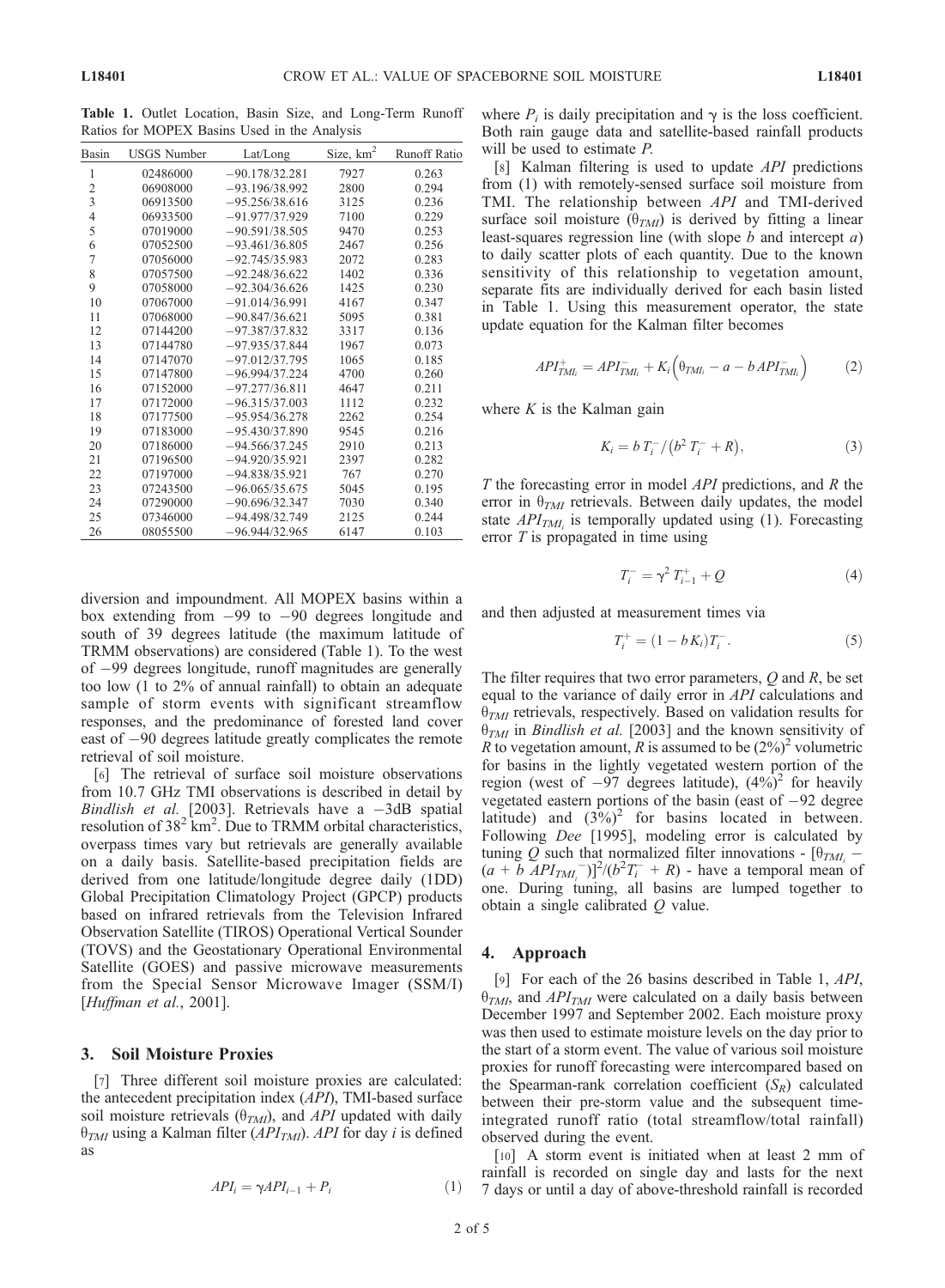

Figure 1. For a single basin (USGS number 07243500), 1-year time series of soil moisture proxies and scatter plots (for all five years) of proxies on the day prior to precipitation events versus subsequent storm event-scale runoff ratios. Each circle represents a separate event. Spearman-rank correlation coefficients  $(S_R)$  are given for each scatter plot.

following a day of below-threshold rainfall. To limit the impact of convoluted streamflow responses from closely following storms, only events lasting 5 days or more were considered and any event preceded by streamflow greater than 2 mm day<sup>-1</sup> was deemed too close to a preceding event and dropped from the analysis. To minimize the impact of frozen precipitation, events beginning on days in which the average of minimum and maximum temperature was below 0 C were also masked. For the remaining events, cumulative rainfall and streamflow totals were obtained by summing observations made within individual storm periods and used to calculate a storm-scale runoff ratio (total streamflow/total precipitation) for each event. No attempt was made to separate out the base flow component of streamflow.

#### 5. Results

[11] Figure 1 shows time series of  $\theta_{TM}$ , API and  $API<sub>TMI</sub>$  proxies for a single basin (Deep Fork River at Beggs, OK - USGS number 07243500) between July 2000 and June 2001 and, for storms between December 1997 and September 2002, scatter-plots of pre-storm values of each proxy versus subsequent storm-scale runoff ratios. All three proxies demonstrate a positive and statistically significant Spearman-rank correlation coefficient  $(S_R)$  between their pre-storm values and subsequent storm-scale runoff ratios. A higher correlation coefficient is obtained for the merged  $API_{TMI}$  proxy (Figure 1f) than for either  $\theta_{TMI}$  or API in isolation (Figures 1b and 1d). Figure 2a repeats the analysis

for all 26 basins in Table 1 and plots  $S_R$  values calculated between the pre-storm value of proxies and subsequent event-scale runoff ratios. Despite exhibiting more basin-tobasin variability,  $S_R$  values for  $\theta_{TMI}$  are generally comparable with correlation levels for API. However, the merger of  $\theta_{TMI}$ into  $API$  to form  $API_{TMI}$  increases the observed correlation for all 26 basins (Figure 2a).

#### 5.1. Impact of Satellite-Based Precipitation

[12] Only basins with sufficiently dense ground-based rain gauge observations are considered in MOPEX. Consequently the reliability of daily rainfall accumulations used to derive API values in Figures 1 and 2 is very high and not globally representative of typical rainfall accuracies. The results in Figure 2b are based on modifying the analysis in Figure 2a by using satellite-based GPCP-1DD daily rainfall estimates instead of rain gauge data to estimate  $P$  in (1). Switching between gauge- and satellite-based precipitation products leads to a reduction in the ability of API to forecast runoff-ratios (Figure 2b). However, when TMI observations are assimilated into  $API$ (GPCP) to form  $API<sub>TMI</sub>$ (GPCP), the increase in  $S_R$  is large enough to fully compensate for the deficiencies of the GPCP-1DD precipitation forcing (Figure 2b). That is, an appropriate combination of satellite-based precipitation and TMI soil moisture observations provides as much (or more) land surface information than high quality rain gauge-based API predictions lacking any soil moisture assimilation.

#### 5.2. Impact of Model Complexity

[13] *API* results for all basins in Figure 2 were derived assuming  $\gamma = 0.85$  in (1). Sensitivity tests (not shown) reveal little qualitative variation in Figure 2 when  $\gamma$  is varied. However, given that (1) represents an extremely simplistic soil moisture model, it is worthwhile to consider the impact of increased model complexity. If daily temperature data is available, then  $\gamma$  can be modified to reflect



**Figure 2.** a) Comparison of  $S_R$  calculated between pre-storm values of soil moisture proxies versus storm event-scale runoff ratios using gauge-based precipitation and API,  $\theta_{TM}$ , and API<sub>TMI</sub> proxies. Basin numbers on the x-axis correspond to the first column of Table 1. b) Same as a), except proxies are gauged-based API (API(Gauge)), satellite-based API (API(GPCP)), and the merged proxy based on the assimilation of  $\theta_{TMI}$  into API(GPCP)  $(API<sub>TMI</sub>(GPCP)).$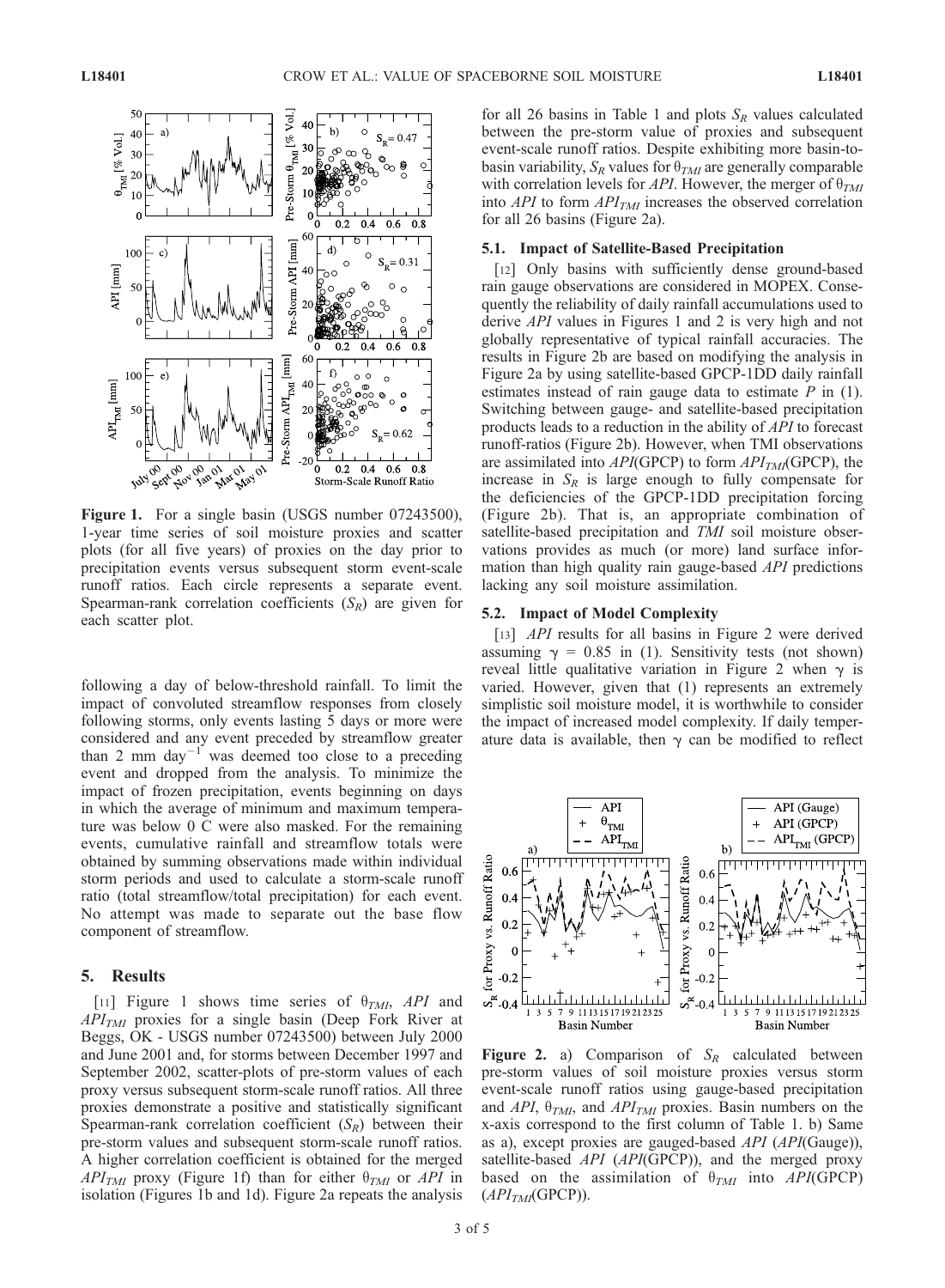

Figure 3. Impact of  $\delta$  in (6) on a) the added value of assimilating  $\theta_{TM}$  into an API model and b) the Pearson's correlation coefficient observed between API and  $\theta_{TM}$ .

enhanced (reduced) soil loss due to evapotranspiration during warm (cold) days

$$
\gamma = 0.85 + \delta(20 - T_{\text{max}}[C]) \tag{6}
$$

where  $T_{\text{max}}$  is the daily maximum temperature and  $\delta$  a sensitivity parameter. Figure 3a demonstrates how results change for this model modification by plotting  $S_R$  (averaged across all 26 basins) between event-scale runoff-ratio and both *API* and *API<sub>TMI</sub>* for various choices of  $\delta$  in (6). Gaugebased precipitation observations were used for all results and  $\gamma$  values bounded at a maximum value of one. Note that each choice for  $\delta$  requires a separate recalibration of O in (4) to maintain proper innovation statistics. A  $\delta$  of zero corresponds to the previous approach where  $\gamma$  is fixed. At  $\delta = 0$ , Figure 3a demonstrates that the assimilation proxy  $API<sub>TMI</sub>$  is superior to just API. However, increasing  $\delta$  leads to a sharper rise in  $S_R$  values for API than for API<sub>TMI</sub>. In fact, near  $\delta = 0.0075$  [C<sup>-1</sup>], the incremental value of assimilating  $\theta_{TMI}$  into *API* vanishes. This suggests that for more complex models, the primary value of TMI observations will evolve towards the selection of static model parameters (i.e. calibration of  $\delta$ ) as opposed to the dynamic updating of API via data assimilation. Figure 3b illustrates the feasibility of this calibration strategy by demonstrating that values of  $\delta$  associated with high  $S_R$  for API in Figure 3a are also associated with a high correlation between API and  $\theta_{TMI}$ .

### 6. Summary and Conclusions

[14] Relative to the skill obtainable through consideration of only gauge-based antecedent precipitation, the assimilation of TMI-based soil moisture estimates  $(\theta_{TMI})$  into a simple *API* model leads to an enhanced ability to forecast rainfall-runoff partitioning (i.e. an increase in Spearmanrank correlation between pre-storm soil moisture proxies

and subsequent storm-event runoff ratios) for all twenty-six of the basins listed in Table 1 (Figure 2a). The added value of TMI observations is enhanced when lower quality, but more readily available, satellite-based precipitation data sets are used to drive API predictions. In fact, Kalman filterbased assimilation of  $\theta_{TM}$  into an API model driven by satellite-based GPCP precipitation data leads to runoff-ratio forecasting skill that is slightly better than API models driven by high-quality ground-based gauge data (Figure 2b). That is, for this particular application, TMI-based soil moisture estimates are capable of compensating for the relative deficiency of satellite-based precipitation products versus higher-quality (but less readily available) rain gauge observations.

[15] However, the added value of assimilating  $\theta_{TM}$  is sharply reduced when an API-based approach is properly calibrated to exploit air temperature observations (Figure 3a) - suggesting that the proper interpretation of air temperature data can effectively reproduce the innovative dynamic information provided by the remotely-sensed soil moisture data. In such cases, the primary value of remote sensing observations will be for calibration of model parameters (Figure 3b). Therefore, for this particular application, data assimilation will likely be the appropriate approach only when the limited availability (or poor quality) of modeling forcing data necessitates a simplistic modeling approach. However, relative to the 10.7 GHz TMI observations utilized here, future spaceborne surface soil moisture missions (e.g. SMOS and Hydros) will be based on lower frequency observations capable of improved retrieval accuracy and deeper soil sampling volumes. These improvements will almost certainly enhance the value of remotely-sensed surface soil moisture products for hydrologic applications.

[16] Acknowledgments. The authors would like to thank the NOAA Office of Hydrology for providing access to MOPEX data sets. This research was partially supported by NASA EOS grant 03-0204-0265.

#### References

- Aubert, D., C. Loumagne, and L. Oudin (2003), Sequential assimilation of soil moisture and streamflow data in a conceptual rainfall-runoff model, J. Hydrol., 280, 145 – 161.
- Bindlish, R., T. J. Jackson, E. F. Wood, H. Gao, P. Starks, D. Bosch, and V. Lakshmi (2003), Soil moisture estimates from TRMM Microwave Imager Observations over the southern United States, Remote Sens. Environ., 85, 507 – 515.
- Chauhan, N. (2003), NPOESS Conical Microwave Imager/Sounder: Issues and progress, Proc. IEEE Geosci. Remote Sens. Symp., 1, 373 – 377.
- Dee, D. P. (1995), On-line estimation of error covariance parameters for atmospheric data assimilation, Mon. Weather Rev., 123, 1128-1145.
- Entekhabi, D., et al. (2004), The Hydrosphere State (Hydros) mission concept: An Earth system pathfinder for global mapping of soil moisture and land freeze/thaw, IEEE Trans. Geosci. Remote Sens., 42, 2184 – 2195.
- Francois, C., A. Quesney, and C. Ottle (2003), Sequential assimlation of ERS-1 SAR data into a coupled land surface-hydrological model using an extended Kalman filter, *J. Hydrometeorol.*,  $4(2)$ ,  $47\overline{3}$ -487.
- Goodrich, D. C., T. J. Schmugge, T. J. Jackson, C. L. Unkrich, T. O. Keefer, R. Parry, L. B. Bach, and S. A. Amer (1994), Runoff simulation sensitivity to remotely sensed initial soil water content, Water Resour. Res.,  $30(5)$ ,  $1393 - 1405$ .
- Huffman, G. J., R. F. Adler, M. M. Morrissey, D. T. Bolvin, S. Curtis, R. Joyce, B. McGavock, and J. Susskind (2001), Global precipitation at one-degree daily resolution from mulitisatellite observations, J. Hydrometeorol., 2, 36-50.
- Jacobs, J. M., D. A. Meyers, and B. M. Whitfield (2003), Improved rainfall/ runoff estimates using remotely sensed soil moisture, J. Am. Water Resour. Assoc., 39(2), 313 – 324.